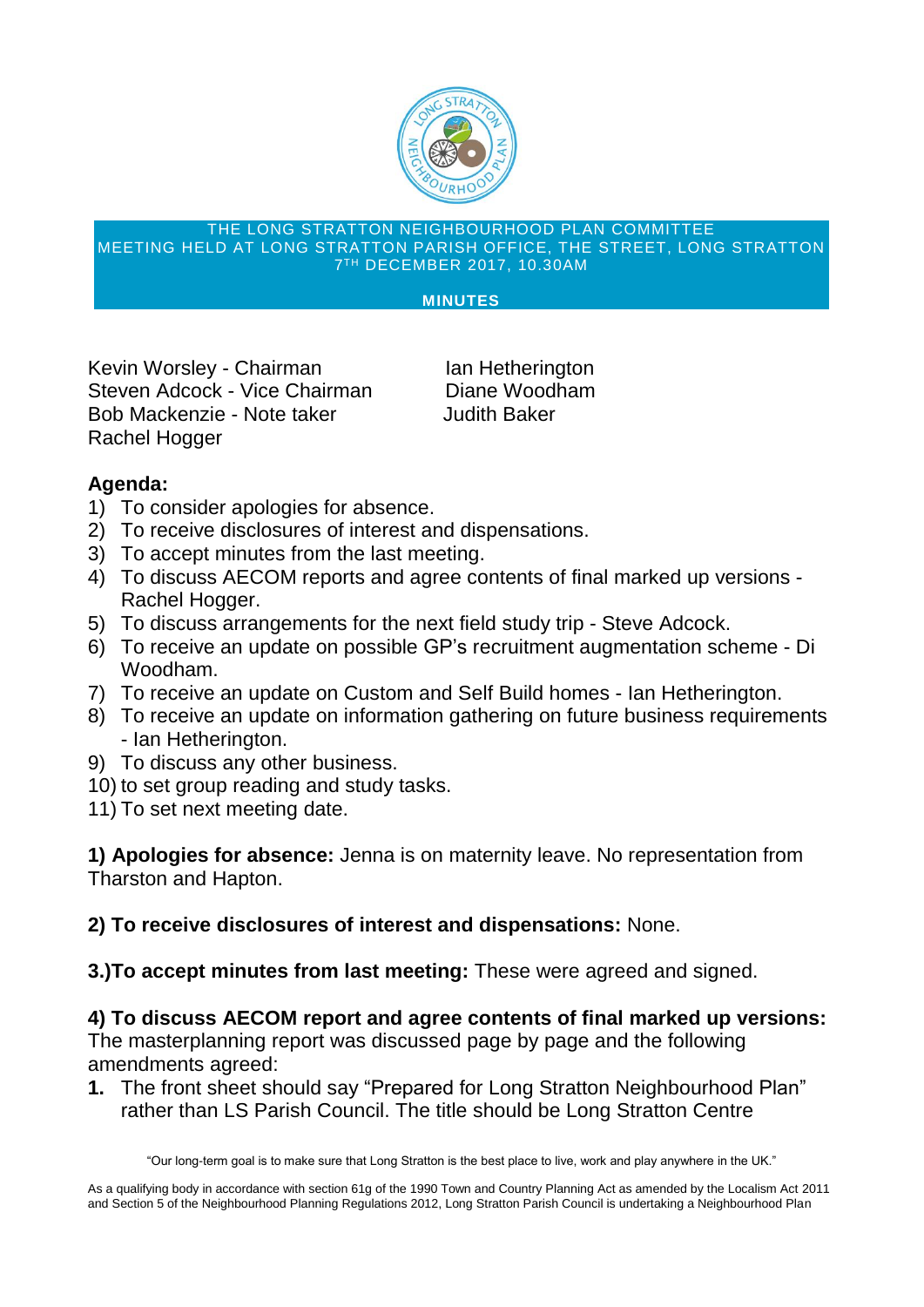**Masterplanning Report. The picture showing the concept of a market on the Plain is good, however all the drawings need to have a caveat to say they are for impression only and not to be taken literally.**

- **2. Limitations: this should refer to sole use of the Neighbourhood Plan rather than the Parish Council (first paragraph).**
- **3. OK**
- **4. Photo, does AECOM need the permission of the property owner, Rachel will ask them and then decide with the clerk whether any action is required. Do we need to replace the photo with one taken in the same place but full of traffic to show the true problems of traffic in Long Stratton.**
- **5. OK.**
- **6. 1.1, Background: the group mentioned should be the Neighbourhood Planning Working group rather than the Parish Council.**

 **1.2, The objective was agreed with the Long Stratton Neighbourhood Plan steering group, not the Parish Council (2nd paragraph).**

 **1.3, There needs to be a reference for the population number. Also need to remove the section "…mainly to the east of the existing village" and the end of that sentence to read "…for which a hybrid planning application is expected shortly". The last sentence should read "…is the A140, the principle corridor linking Norwich and Ipswich".**

**7. 1.4: Replace LS Parish Council with LS Neighbourhood Plan Steering Group.**

 **Photos 1.2 and 1.4 have no traffic in them, we can provide them with the same views with the traffic.**

 **1.5: Change to read "….which runs from north to south from Norwich Road to Ipswich Road".**

**8. OK**

**9. OK**

- **10. 2.1 OK**
	- **2.2 OK**
	- **2.3: OK**

 **2.4: The last two bullet points are inaccurate, the Landscape Led Masterplan should say that it is produced by Norfolk Homes, having been prepared to inform their development proposal, it is not an agreed policy. For the last bullet point, The Long Stratton Green Infrastructure and Open Space Strategy needs to clarify the author and status of the document. All the documents mentioned in 2.4 should be available on the Neighbourhood Plan website.**

**12: The photo needs to be replaced with one from the same view but with traffic. 13: OK**

**14: 3.1: In the first paragraph the reference to Diss needs to change to Ipswich. We can't say in the last paragraph that South Norfolk Council have planned to construct a by-pass, because they haven't, it needs to be changed to "a bypass road is planned to the east of the village…"**

**The map needs to show copyright if it is an OS map. The legend on the map should say which masterplan it is referring to. The blue arrow on the map coming down Swan Lane referring to the link to the employment hub should be on Flowerpot Lane and going the other way pointing towards the industry as most of the industry**

"Our long-term goal is to make sure that Long Stratton is the best place to live, work and play anywhere in the UK."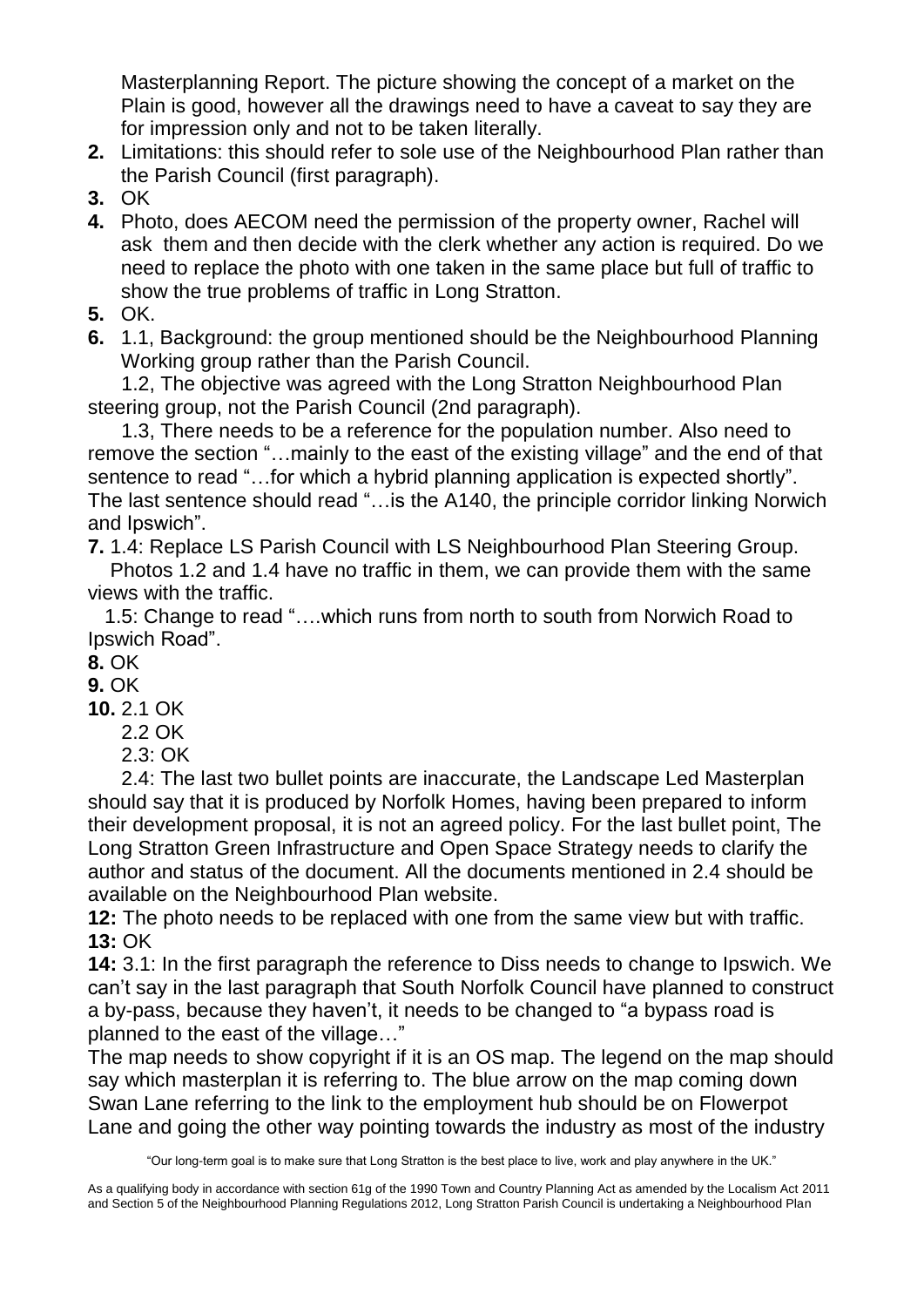**is off Flowerpot Lane. All pedestrian crossings need to be removed except the one crossing the A140 on The Street, as this is the only true pedestrian crossing we have in the village. A crossing is needed at Flowerpot Lane (junction with A140) and Swan Lane. The width of the pavement is also a hazard for pedestrians, e.g.: opposite the Coop. As a group we need to work on this map to show where we need to improve pedestrian accessibility.**

**The comment on air pollution needs to indicate the most recent report (2016). The map also needs to show the key routes to the schools.**

**The report needs to state that it is currently safer to take children to school by car than by walking, the new design should indicate how this can change.**

**We need to do a walk and photograph the "pinch points".**

**15: 3.2: The photos 3.2.2, 3.2.3 and 3.2.5 need to be replaced with photos showing the normal level of traffic.**

**16: Again, photo needs to show traffic.**

**17: OK**

**18: In the first paragraph it needs to refer to the dominance of vehicular traffic rather that just singling out the automobile.**

**The legend for the map should also specify which masterplan they are referring to. This also needs to mention the need to improve pedestrian connectivity at Flowerpot Lane, e.g.: by including a signalised crossing at the junction with the A140.**

**There also needs to be some pavement widening along the A140 especially opposite the Coop with possibly a single carriageway.**

**There also needs some indication of how to improve the Ice House precinct.**

**The report does not mention how we can improve the centre of Long Stratton in the area of the Fire Station and Telephone exchange. If the Fire Station was moved out to the by-pass and the telephone exchange removed it would free up area in the centre for a market / parking area. This could also link up with the regeneration of the South Norfolk Shopping precinct.**

**There is little mention of cycle paths in the centre of Long Stratton or how these could link up with the SUSTRANS routes.**

**19: It would be useful to indicate on the photos 4.2.3 and 4.2.4 where they were taken so we might visit them to get a better understanding of their pros and cons. 20: The second paragraph refers to the village monument, it is not a monument, its a village sign, this is also mentioned on page 21 (point 4).**

**21: OK**

**22: We need to assess all the bus stops, where we have them and if they need changing. The photo for the existing view needs to contain some traffic.**

**23: blank?**

**24: OK**

**25: OK**

**26: 5.1, to say narrowing the carriageway to a single carriageway in places. Also to improve pedestrian access across Flowerpot Lane.**

 **5.2, This is currently rather misleading, it needs to show that there is a link between the housing development and the need for environmental enhancements to the village centre. The AAP requires this.**

"Our long-term goal is to make sure that Long Stratton is the best place to live, work and play anywhere in the UK."